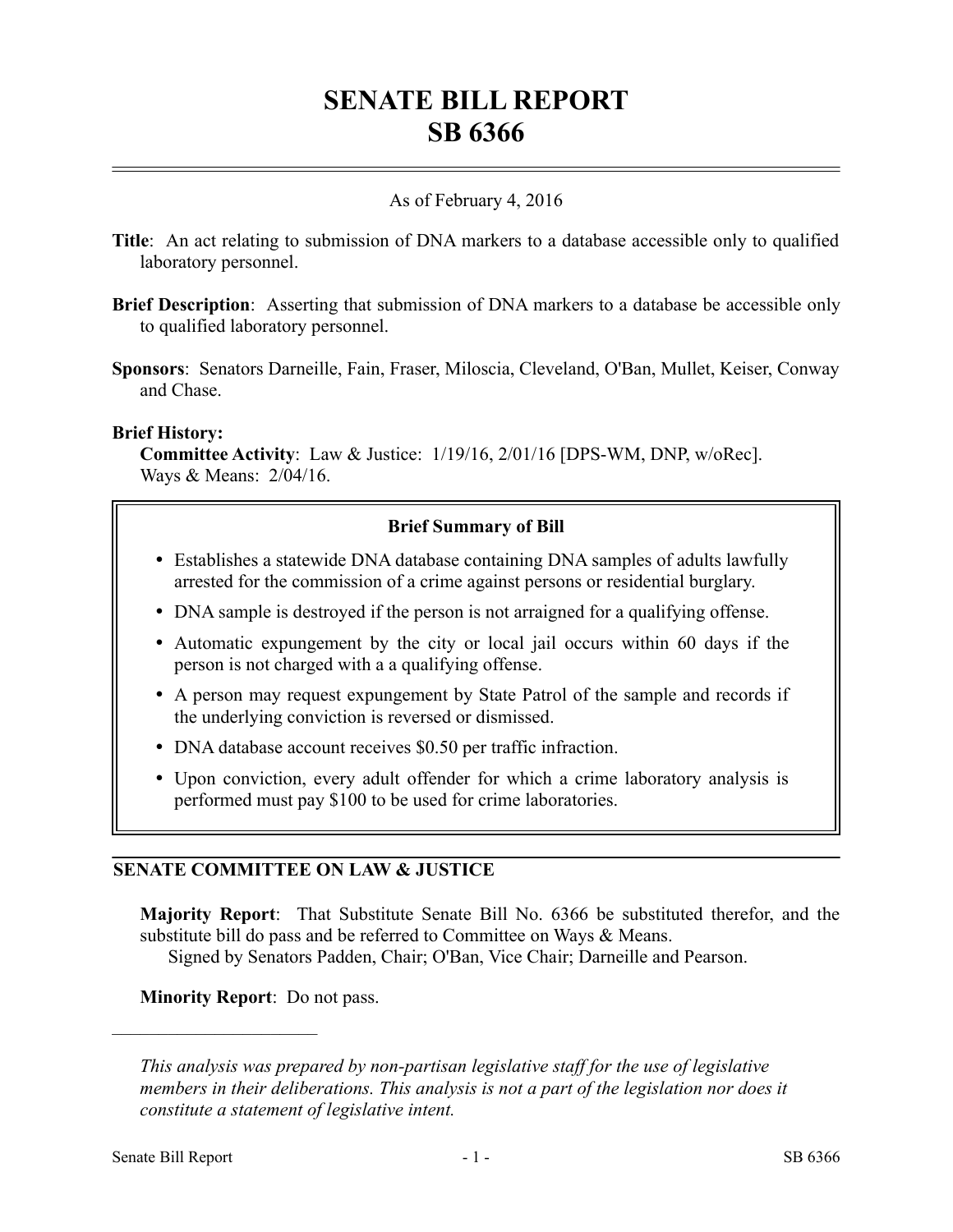Signed by Senator Pedersen, Ranking Minority Member.

**Minority Report**: That it be referred without recommendation. Signed by Senator Frockt.

**Staff**: Aldo Melchiori (786-7439)

## **SENATE COMMITTEE ON WAYS & MEANS**

**Staff**: Travis Sugarman (786-7446)

**Background**: The Washington State Patrol (WSP) operates and maintains a deoxyribonucleic acid (DNA) identification system. The purpose of the system is to help with criminal investigations and to identify human remains or missing persons. County and city jails, the Department of Corrections, and the Department of Social and Health Services are responsible for collecting biological samples for DNA analysis from offenders incarcerated in their respective facilities. Local police and sheriffs' departments are responsible for collecting biological samples for DNA analysis from offenders who do not serve any term of incarceration.

Offenders from whom a Biological Sample must be Collected. Biological samples are collected from persons convicted of any felony or the following gross misdemeanors: (1) assault in the 4th degree with sexual motivation; (2) communication with a minor for immoral purposes; (3) custodial sexual misconduct in the 2nd degree; (4) failure to register; (5) harassment; (6) patronizing a prostitute; (7) sexual misconduct with a minor in the 2nd degree; (8) stalking; and (9) violation of a sexual assault protection order. Additionally, a sample must be collected from any person required to register as a sex offender.

Testing Biological Samples. The Forensic Laboratory Services Bureau (forensic laboratory) of WSP tests the biological samples for inclusion in the DNA database. The director must give priority to testing samples from persons convicted of sex and violent offenses.

Funding. The sentencing court must charge every offender convicted of an offense included in the database a fee of \$100 for collection of a DNA sample unless it would result in an undue hardship on the offender. 80 percent of the fee is deposited in the DNA Database Account, expenditures from which may only be used for the creation, operation, and maintenance of the DNA database, and 20 percent is remitted to the agency responsible for collecting the sample.

Crimes Against Persons. Crimes against persons include: Aggravated Murder; 1st and 2nd Degree Murder; 1st and 2nd Degree Manslaughter; 1st and 2nd Degree Kidnapping; 1st, 2nd, and 3rd Degree Assault; 1st, 2nd, and 3rd Degree Assault of a Child; 1st, 2nd, and 3rd Degree Rape; 1st, 2nd, and 3rd Degree Rape of a Child; 1st and 2nd Degree Robbery; 1st Degree Arson; 1st Degree Burglary; 1st and 2nd Degree Identity Theft; 1st and 2nd Degree Extortion; Indecent Liberties; Incest; Vehicular Homicide; Vehicular Assault; Felony Driving a Motor Vehicle While Under the Influence of Intoxicating Liquor or Any Drug; Felony Physical Control of a Motor Vehicle While Under the Influence of Intoxicating Liquor or Any Drug; 1st, 2nd, and 3rd Degree Child Molestation; 1st Degree Promoting Prostitution;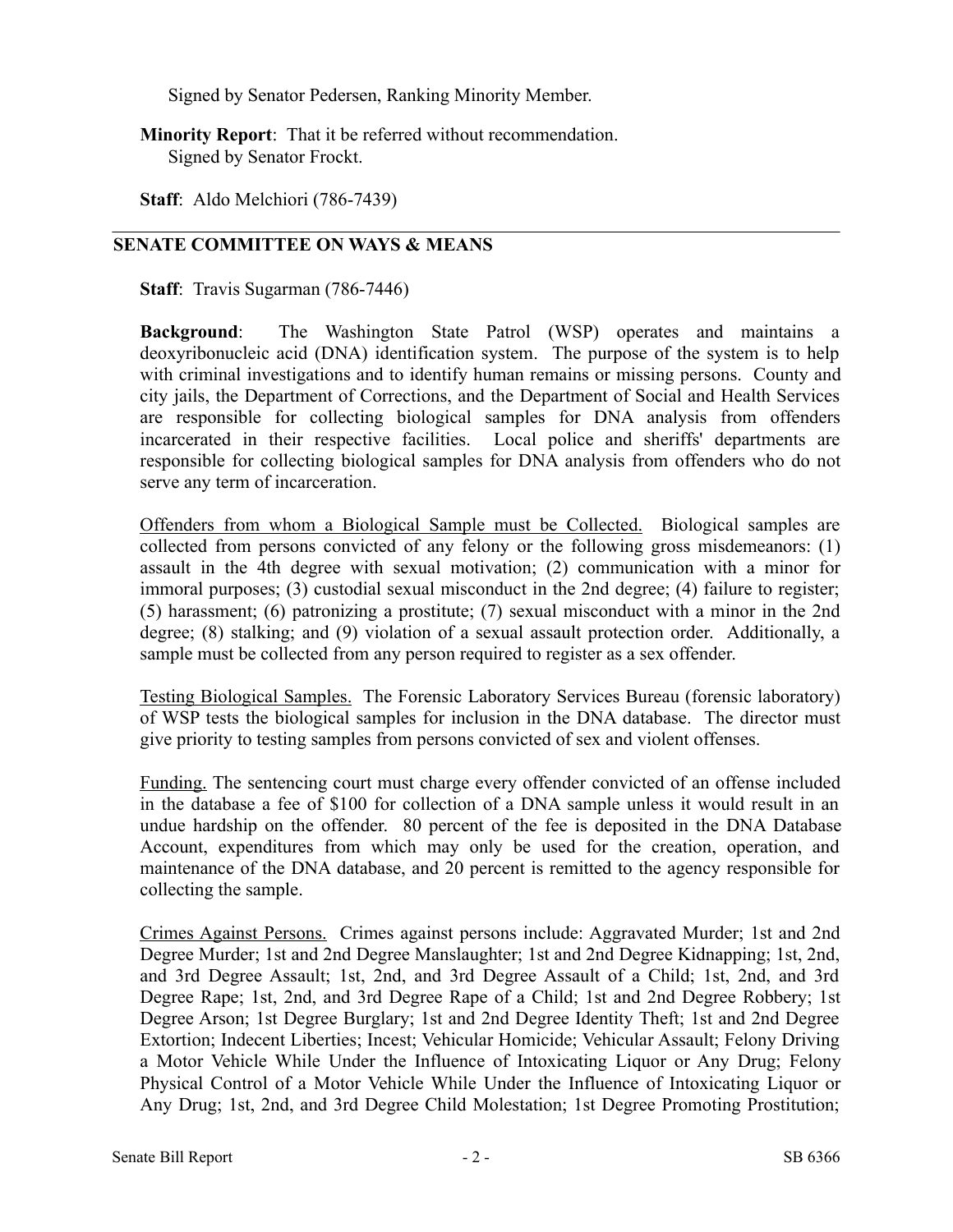Intimidating a Juror; Communication with a Minor; Intimidating a Witness; Intimidating a Public Servant; Bomb Threat, if against a person; Unlawful Imprisonment; Promoting a Suicide Attempt; Riot , if against person; Stalking; Custodial Assault; Domestic Violence Court Order Violations; and Counterfeiting.

**Summary of Bill (Recommended Substitute)**: Applicable Offenses. DNA samples must be collected from all adults lawfully arrested for any crime against persons or residential burglary.

Procedure. From January 1, 2018, to June 30, 2018, it is the right, but not the duty, of the sheriff, director of public safety, or chief of police to collect the DNA samples and forward them to the forensic laboratory. After June 30, 2018, it is their duty to do so. The DNA samples are collected at the time of booking, transfer to the facility, or - if no sample has been taken at the time of the first court appearance - before a person is released from custody. The forensic laboratory of WSP provides the kits for the biological sample collection. If the forensic laboratory already has a DNA sample from the individual, a subsequent sample is not required to be submitted.

All samples are retained at the city or county jail until the person within one year arraigned for a qualifying offense. If the person is not arraigned for a qualifying offense, the samples are immediately destroyed and notice is provided to the person and their counsel. Otherwise, the sample is then sent to the forensic laboratory in a sealed envelope where it is analyzed unless a complete DNA profile for that person has previously been entered in the DNA database.

The person's DNA record must be expunged by the city or county jail automatically if the person is not charged, is found not guilty, or has been acquitted. If the city or county jail negligently or willfully fails to destroy the sample when required, the arrested individual may seek actual damages from the city or county, as well as attorney's fees and costs.

Expungement. At the time the biological sample is taken, the person must be provided with notice of the right to expungement of their sample and record, the procedure for doing so, and their right to bring suit for damages, attorney's fees, and costs if the sample is not destroyed when required. A person may request expungement of their sample and DNA records if the person is not charged with a qualifying offense within one year, is found not guilty or acquitted, or has that conviction reversed and the case dismissed.

To request expungement, the person must submit to the forensic laboratory: (1) a written request for expungement; and (2) a certified copy of a final court order reversing the conviction that required the collection of the sample. When the complete request for expungement is received by the forensic laboratory, the forensic laboratory must expunge the person's DNA sample and DNA records unless the person has a prior conviction or pending charge for which collection is authorized.

Fees. The current fee of \$10 per infraction imposed on a person found to have committed a traffic infraction, and forwarded to the Washington Auto Theft Prevention Authority Account, is reduced to \$9.50. A new fee of \$0.50 is imposed on every person found to have committed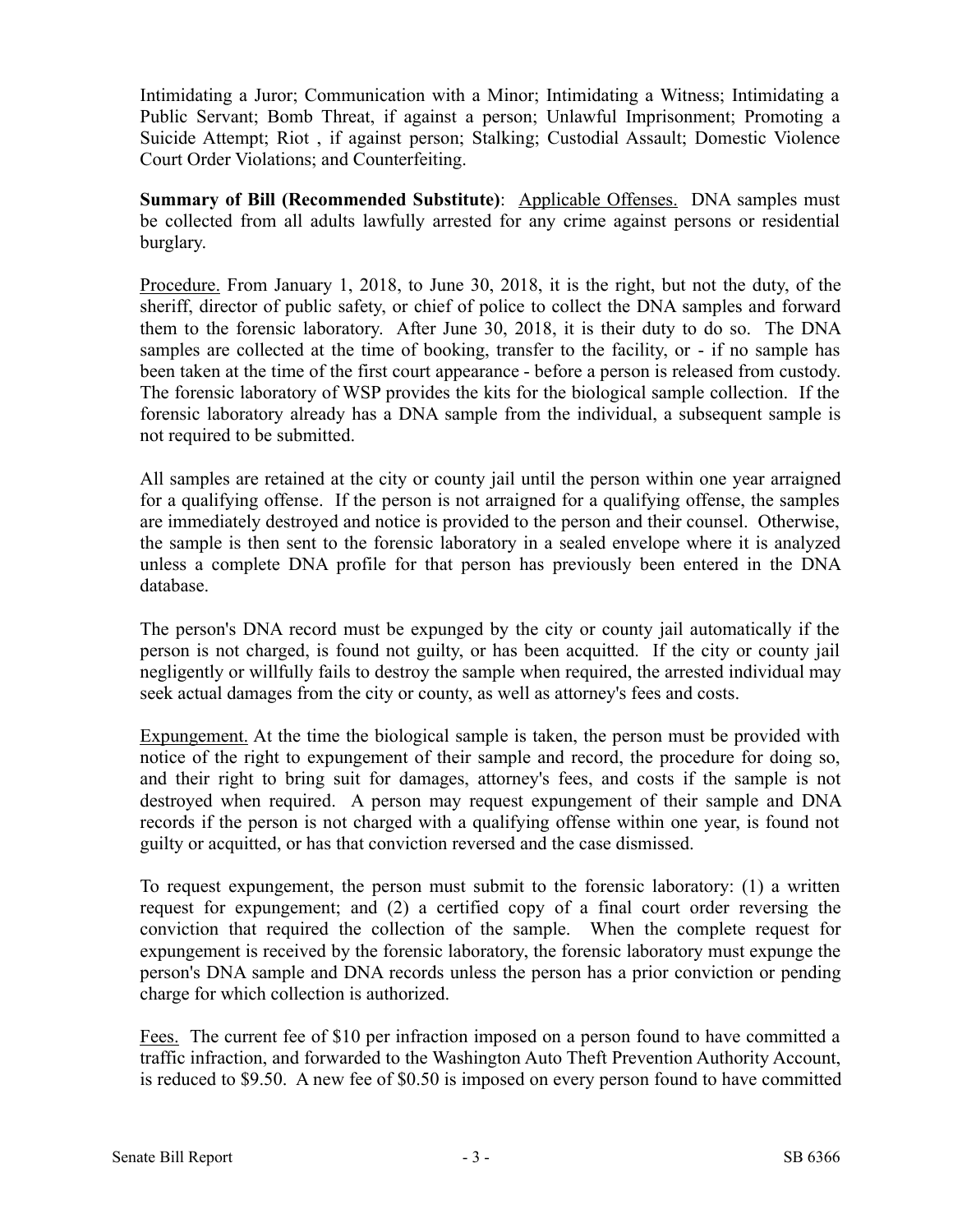a traffic infraction, with revenues deposited in the state DNA Database Account. The fee cannot be waived or reduced.

The \$100 crime laboratory fee - imposed on a convicted person when a crime laboratory analysis was performed - may not be suspended or waived.

Annual Report. By January 30, 2018, and annually thereafter, the Administrative Office for the Court must report to the Legislature and the Governor on the status of the DNA database.

**EFFECT OF CHANGES MADE BY LAW & JUSTICE COMMITTEE (Recommended Substitute)**: Assault in the 4th degree is removed as a qualifying offense. The DNA collections begin in 2018 rather than 2017. DNA at arrest is done for adults arrested and booked into jail for a qualifying offense. It is clarified that automatic expungement must occur within 60 days rather than "immediately". It is clarified who is responsible for the expungement at the different stages in the criminal process. The \$0.50 traffic infraction fee cannot be waived or reduced. Administrative Office for the Courts is responsible for the annual reports instead of the forensic lab. Various technical changes are made.

**Appropriation**: None.

**Fiscal Note**: Available.

**Committee/Commission/Task Force Created**: No.

**Effective Date**: Ninety days after adjournment of session in which bill is passed.

**Staff Summary of Public Testimony on Original Bill (Law & Justice)**: PRO: This is not a new idea. Over the years it has become increasingly apparent that the scope of the problem is increasing and the state's response is inadequate. This is a method that will allow us to go on the offense against crime and do something to prevent it. We now know more about DNA collection and analysis. This can be used to exonerate the innocent as well as convict the guilty. If the bill passes, we may be eligible for federal grant money. DNA has become a very valuable tool to solve crimes. The bill strikes the right balance between privacy and crime prevention.

A check swab is a minimal intrusion and a limited number of DNA markers are used. The Washington Supreme Court has not ruled on the constitutionality of this process. The forensic laboratory is the most advanced crime fighting tool available today. This bill will save lives.

CON: DNA testing has been found constitutional under the United States Constitution, but the Washington State Constitution is more protective of privacy. You need probable cause in this state to obtain DNA. This is an invasive search for information to go into a database. The law will have a racially disparate impact.

**Persons Testifying on Original Bill (Law & Justice)**: PRO: Senator Darneille, prime sponsor; Georgia Cuddleback, citizen; Laura Niblack, citizen; Monica Alexander, WSP; James McMahan, WASPC; John Tunheim and Tom McBride, WAPA.